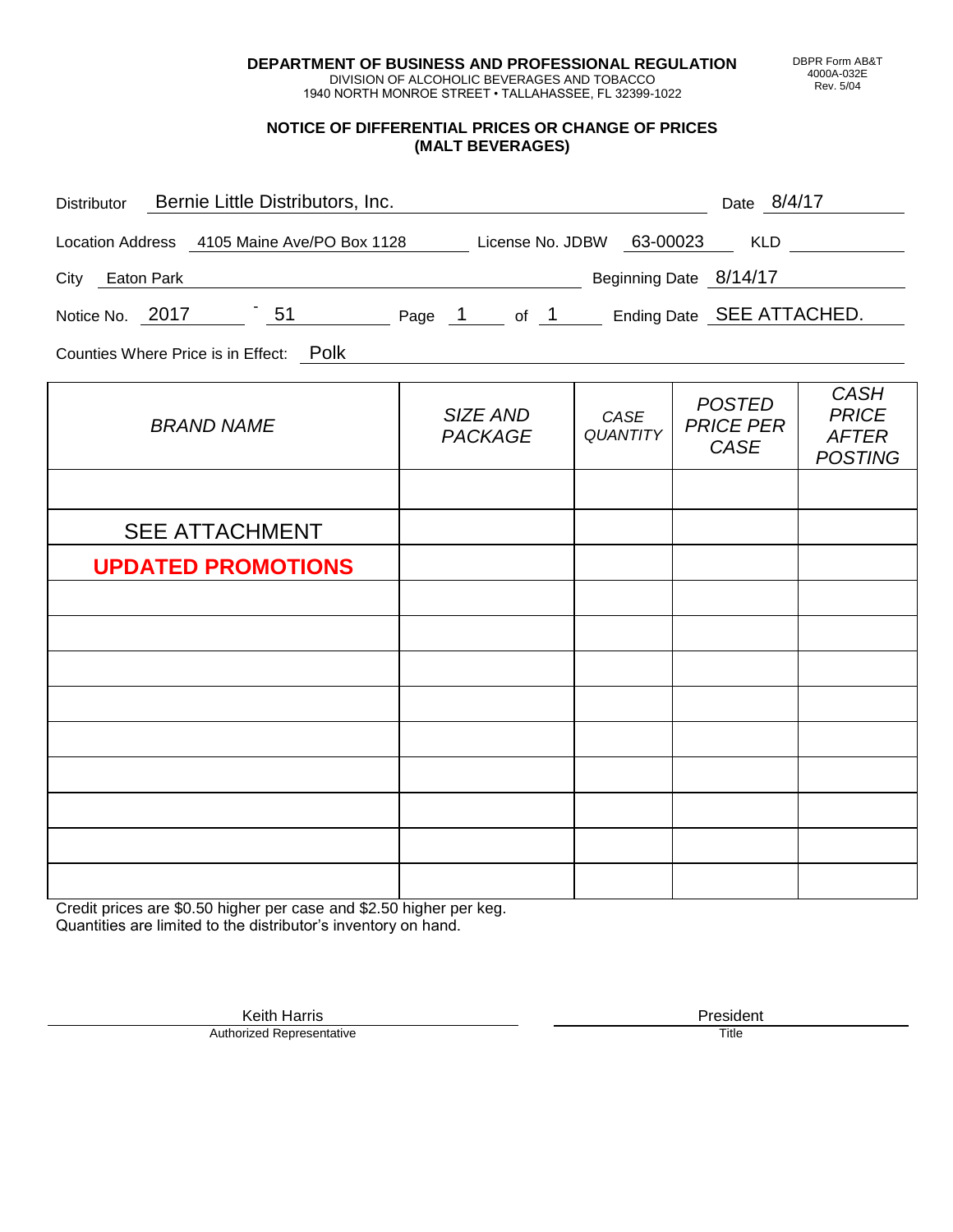|                                                                                                    |                                    |                      |          |                | Posted Frontline |                |            |         |
|----------------------------------------------------------------------------------------------------|------------------------------------|----------------------|----------|----------------|------------------|----------------|------------|---------|
| <b>Brands</b>                                                                                      | Package                            | Start                | Stop     | Price          | Price            | Qty            | Premise    | Comment |
| Bud, Bud Lt                                                                                        | 24/8oz Can                         | 08/07/17             | 08/13/17 | 11.40          | 13.25            | $20+$          | Off        |         |
| Bud & Bud Lt                                                                                       | 24/8oz Can 2/12                    | 08/07/17             | 08/13/17 | 13.10          | 13.60            | $5-9$          | Off        |         |
| Bud & Bud Lt                                                                                       | 24/8oz Can 2/12                    | 08/07/17             | 08/13/17 | 11.70          | 13.60            | $10+$          | Off        |         |
|                                                                                                    |                                    |                      | 08/13/17 |                |                  |                |            |         |
| Michelob Ultra<br>Michelob Ultra                                                                   | 24/8oz Can 2/12<br>24/8oz Can 2/12 | 08/07/17<br>08/07/17 | 08/13/17 | 13.50<br>11.70 | 14.45<br>14.45   | $5-9$<br>$10+$ | Off<br>Off |         |
|                                                                                                    |                                    |                      |          |                |                  |                |            |         |
| Michelob Ultra                                                                                     | 24/8oz Can                         | 08/07/17             | 08/13/17 | 12.70          | 14.35            | $5-19$         | Off        |         |
| Michelob Ultra                                                                                     | 24/8oz Can                         | 08/07/17             | 08/13/17 | 11.40          | 14.35            | $20+$          | Off        |         |
| Brands & Packages above may be mixed and matched to achieve qty                                    |                                    |                      |          |                |                  |                |            |         |
| Bud, Bud Lt                                                                                        | 24/8oz Can                         | 08/14/17             | 08/20/17 | 11.40          | 13.25            | 20-24          | Off        |         |
| Bud, Bud Lt                                                                                        | 24/8oz Can                         | 08/14/17             | 08/20/17 | 9.50           | 13.25            | $25+$          | Off        |         |
| Brands & Packages above may be mixed and matched to achieve qty                                    |                                    |                      |          |                |                  |                |            |         |
| Bud & Bud Lt                                                                                       | 24/8oz Can 2/12                    | 08/14/17             | 08/20/17 | 13.10          | 13.60            | $5-9$          | Off        |         |
| Bud & Bud Lt                                                                                       | 24/8oz Can 2/12                    | 08/14/17             | 08/20/17 | 11.70          | 13.60            | $10+$          | Off        |         |
|                                                                                                    |                                    |                      |          |                |                  |                |            |         |
| Michelob Ultra                                                                                     | 24/8oz Can 2/12                    | 08/14/17             | 08/20/17 | 13.50          | 14.45            | $5-9$          | Off        |         |
| Michelob Ultra                                                                                     | 24/8oz Can 2/12                    | 08/14/17             | 08/20/17 | 11.70          | 14.45            | $10+$          | Off        |         |
| Michelob Ultra                                                                                     | 24/8oz Can                         | 08/14/17             | 08/20/17 | 12.70          | 14.35            | $5-19$         | Off        |         |
| Michelob Ultra                                                                                     | 24/8oz Can                         | 08/14/17             | 08/20/17 | 11.40          | 14.35            | $20+$          | Off        |         |
| Brands & Packages above may be mixed and matched to achieve qty                                    |                                    |                      |          |                |                  |                |            |         |
| Bud, Bud Lt                                                                                        | 24/8oz Can                         | 08/21/17             | 09/10/17 | 11.40          | 13.25            | $20+$          | Off        |         |
|                                                                                                    |                                    |                      |          |                |                  |                |            |         |
| Bud & Bud Lt                                                                                       | 24/8oz Can 2/12                    | 08/21/17             | 09/10/17 | 13.10          | 13.60            | $5-19$         | Off        |         |
| Bud & Bud Lt                                                                                       | 24/8oz Can 2/12                    | 08/21/17             | 09/10/17 | 12.20          | 13.60            | $20+$          | Off        |         |
| Michelob Ultra                                                                                     | 24/8oz Can 2/12                    | 08/21/17             | 09/10/17 | 13.50          | 14.45            | $5-19$         | Off        |         |
| Michelob Ultra                                                                                     | 24/8oz Can 2/12                    | 08/21/17             | 09/10/17 | 12.20          | 14.45            | $20+$          | Off        |         |
| Michelob Ultra                                                                                     | 24/8oz Can                         | 08/21/17             | 09/10/17 | 12.70          |                  | $5-19$         | Off        |         |
| Michelob Ultra                                                                                     | 24/8oz Can                         | 08/21/17             | 09/10/17 | 11.40          | 14.35<br>14.35   | $20+$          | Off        |         |
| Brands & Packages above may be mixed and matched to achieve qty                                    |                                    |                      |          |                |                  |                |            |         |
| Bud, Bud Lt, Select, Select 55                                                                     |                                    | 07/03/17             |          | 21.60          | 23.80            | $10+$          | Off        |         |
|                                                                                                    | 24/12oz Can/LNR 4/6                |                      | 09/10/17 |                |                  |                |            |         |
| Michelob, Michelob Lt, Michelob Amberbock                                                          | 24/12oz LNNR 4/6                   | 07/03/17             | 09/10/17 | 21.60          | 24.55            | $10+$          | Off        |         |
| Land Shark                                                                                         | 24/12oz LNNR 4/6                   | 07/03/17             | 09/10/17 | 21.60          | 24.55            | 10-111         | Off        |         |
| Land Shark                                                                                         | 24/12oz LNNR 4/6                   | 07/03/17             | 09/10/17 | 20.25          | 24.55            | $112+$         | Off        |         |
| Brands & Packages above may be mixed and matched to achieve qty                                    |                                    |                      |          |                |                  |                |            |         |
| Bud, Bud Lt                                                                                        | 24/16oz Can 6/4                    | 09/12/16             | 09/10/17 | 22.65          | 25.65            | $5+$           | On & Off   |         |
| Brands & Packages above may be mixed and matched to achieve qty                                    |                                    |                      |          |                |                  |                |            |         |
|                                                                                                    |                                    |                      |          |                |                  |                |            |         |
| Bud, Bud Lt                                                                                        | 24/16oz Can 3/8                    | 08/21/17             | 08/27/17 | 18.00          | 25.20            | $49+$          | Off        |         |
| Brands & Packages above may be mixed and matched to achieve qty                                    |                                    |                      |          |                |                  |                |            |         |
| Bud. Bud Lt                                                                                        | 24/16oz Can 3/8                    | 09/04/17             | 09/10/17 | 19.45          | 25.20            | $25+$          | Off        |         |
|                                                                                                    |                                    |                      |          |                |                  |                |            |         |
| Michelob Ultra                                                                                     | 24/16oz Can 3/8                    | 09/04/17             | 09/10/17 | 19.45          | 27.10            | $25+$          | Off        |         |
| Brands & Packages above may be mixed and matched to achieve qty                                    |                                    |                      |          |                |                  |                |            |         |
| Bud, Bud Lt                                                                                        | 24/16oz Can                        | 09/12/16             | 09/10/17 | 20.90          | 27.60            | $30+$          | Off        |         |
| Brands & Packages above may be mixed and matched to achieve qty                                    |                                    |                      |          |                |                  |                |            |         |
|                                                                                                    |                                    |                      |          |                |                  |                |            |         |
| Bud, Bud Lt, Select & Select 55                                                                    | 18pk/12oz Can & LNNR               | 08/07/17             | 08/20/17 | 14.80          | 16.90            | 20-39          | Off        |         |
| Bud, Bud Lt, Select & Select 55                                                                    | 18pk/12oz Can & LNNR               | 08/07/17             | 08/20/17 | 13.95          | 16.90            | $40+$          | Off        |         |
| Bud, Bud Lt, Select & Select 55                                                                    | 18pk/12oz Can & LNNR               | 08/21/17             | 09/10/17 | 14.80          | 16.90            | $20+$          | Off        |         |
|                                                                                                    |                                    |                      |          |                |                  |                |            |         |
| Brands & Packages above may be mixed and matched to achieve qty                                    |                                    |                      |          |                |                  |                |            |         |
|                                                                                                    |                                    |                      |          |                |                  |                |            |         |
| Bud, Bud Lt, Select & Select 55<br>Brands & Packages above may be mixed and matched to achieve qty | 24/12oz LNNR 2/12                  | 09/12/16             | 09/10/17 | 21.55          | 22.50            | $10+$          | On         |         |
|                                                                                                    |                                    |                      |          |                |                  |                |            |         |
| Bud, Bud Lt, Select & Select 55                                                                    | 24/12oz Can & LNNR 2/12            | 07/05/17             | 08/23/17 | 21.55          | 22.50            | $10+$          | Off        |         |
| Brands & Packages above may be mixed and matched to achieve qty                                    |                                    |                      |          |                |                  |                |            |         |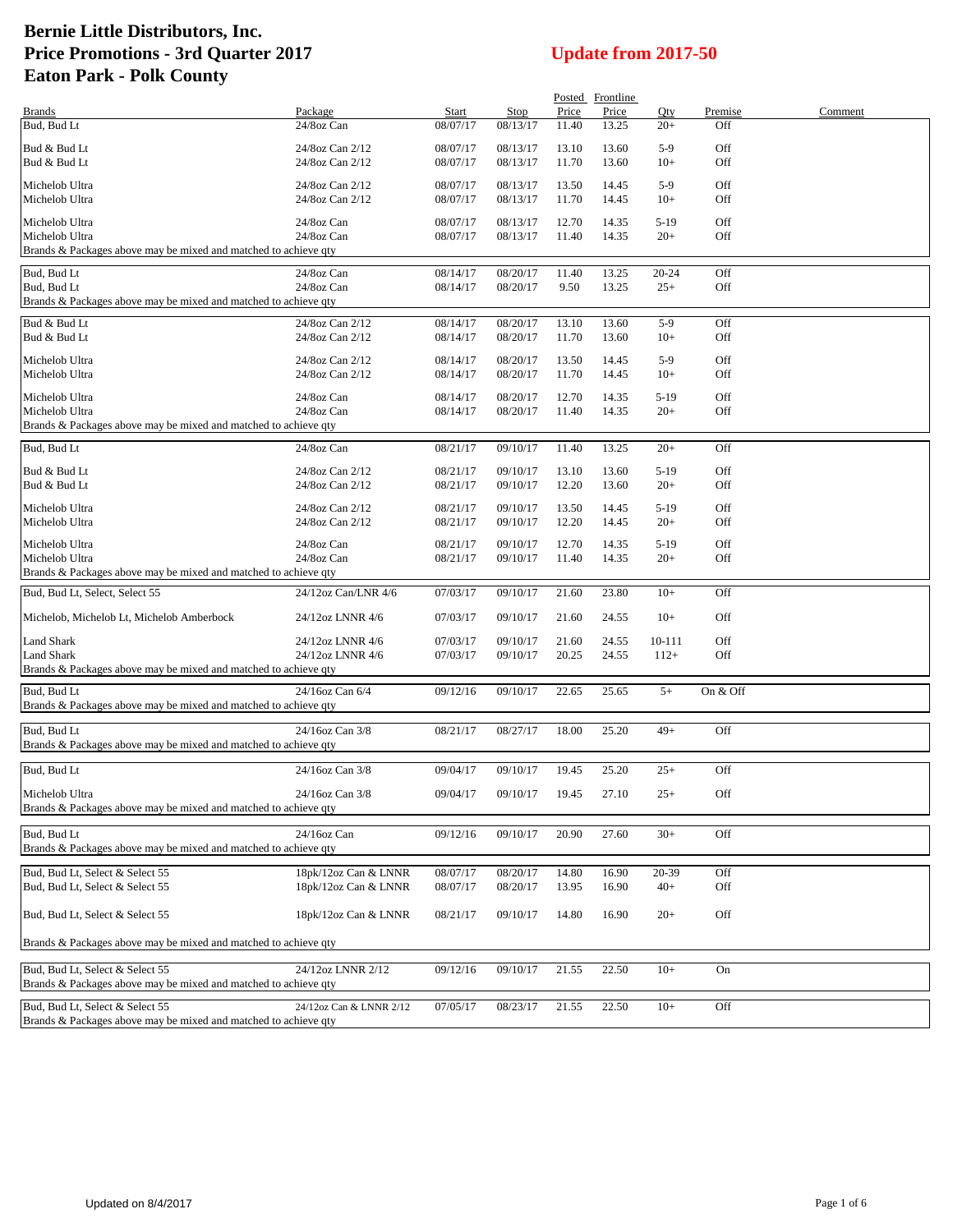|                                                                 |                         |          |          |       | Posted Frontline |           |         |         |
|-----------------------------------------------------------------|-------------------------|----------|----------|-------|------------------|-----------|---------|---------|
| <b>Brands</b>                                                   | Package                 | Start    | Stop     | Price | Price            | Oty       | Premise | Comment |
| Bud, Bud Lt, Select & Select 55                                 | 24/12oz Can & LNNR 2/12 | 08/24/17 | 09/03/17 | 21.55 | 22.50            | 10-49     | Off     |         |
| Bud, Bud Lt, Select & Select 55                                 | 24/12oz Can & LNNR 2/12 | 08/24/17 | 09/03/17 | 17.80 | 22.50            | $50+$     | Off     |         |
|                                                                 |                         |          |          |       |                  |           |         |         |
| Bud Light Lime, Land Shark, Plat & Bud Black Crown              | 24/12oz Can & LNNR 2/12 | 08/24/17 | 09/03/17 | 23.15 | 24.10            | $1-49$    | Off     |         |
| Bud Light Lime, Land Shark, Plat & Bud Black Crown              | 24/12oz Can & LNNR 2/12 | 08/24/17 | 09/03/17 | 17.80 | 24.10            | $50+$     | Off     |         |
|                                                                 |                         |          |          |       |                  |           |         |         |
| BLL Rita Family (Lime, Straw, Mango, Raz, Orange,               |                         |          |          |       |                  |           |         |         |
| Grape, Peach & Seasonal)                                        | 24/8oz Can 2/12         | 08/24/17 | 09/03/17 | 21.30 | 24.10            | 7-49      | Off     |         |
| BLL Rita Family (Lime, Straw, Mango, Raz, Orange,               |                         |          |          |       |                  |           |         |         |
| Grape, Peach & Seasonal)                                        | 24/8oz Can 2/12         | 08/24/17 | 09/03/17 | 17.80 | 24.10            | $50+$     | Off     |         |
|                                                                 |                         |          |          |       |                  |           |         |         |
| Brands & Packages above may be mixed and matched to achieve qty |                         |          |          |       |                  |           |         |         |
|                                                                 |                         |          |          |       |                  |           |         |         |
| Bud, Bud Lt, Select & Select 55                                 | 24/12oz Can & LNNR 2/12 | 09/04/17 | 09/10/17 | 21.55 | 22.50            | $10+$     | Off     |         |
| Brands & Packages above may be mixed and matched to achieve qty |                         |          |          |       |                  |           |         |         |
|                                                                 |                         |          |          |       |                  |           |         |         |
| Bud, Bud Lt, Select & Select 55                                 | 24/12oz Can             | 09/12/16 | 09/10/17 | 20.75 | 22.60            | $10 - 44$ | Off     |         |
| Bud, Bud Lt, Select & Select 55                                 | 24/12oz Can             | 09/12/16 | 09/10/17 | 19.75 | 22.60            | $45+$     | Off     |         |
|                                                                 |                         |          |          |       |                  |           |         |         |
| Bud, Bud Lt,                                                    | 24/12oz LNNR            | 09/12/16 | 09/10/17 | 20.75 | 22.60            | $10 - 44$ | Off     |         |
| Bud, Bud Lt,                                                    | 24/12oz LNNR            | 09/12/16 | 09/10/17 | 19.75 | 22.60            | $45+$     | Off     |         |
|                                                                 |                         |          |          |       |                  |           |         |         |
| <b>Bud Light Lime</b>                                           | 24/12oz LNNR/Can        | 09/12/16 | 09/10/17 | 22.20 | 24.10            | $10 - 44$ | Off     |         |
| <b>Bud Light Lime</b>                                           |                         |          |          |       |                  |           | Off     |         |
|                                                                 | 24/12oz LNNR/Can        | 09/12/16 | 09/10/17 | 19.75 | 24.10            | $45+$     |         |         |
|                                                                 |                         |          |          |       |                  |           |         |         |
| Michelob Ultra                                                  | 24/12oz Can & LNNR      | 09/12/16 | 09/10/17 | 22.20 | 24.10            | $10 - 44$ | Off     |         |
| Michelob Ultra                                                  | 24/12oz Can & LNNR      | 09/12/16 | 09/10/17 | 20.70 | 24.10            | $45+$     | Off     |         |
| Brands & Packages above may be mixed and matched to achieve qty |                         |          |          |       |                  |           |         |         |
|                                                                 |                         |          |          |       |                  |           |         |         |
| Bud, Bud Lt                                                     | 24/16oz CALNR           | 09/12/16 | 09/10/17 | 24.85 | 28.50            | $98+$     | Off     |         |
| Brands & Packages above may be mixed and matched to achieve qty |                         |          |          |       |                  |           |         |         |
|                                                                 |                         |          |          |       |                  |           |         |         |
| Bud, Bud Lt                                                     | 20/16oz CALNR           | 05/22/17 | 09/10/17 | 17.95 | 23.00            | 22-65     | Off     |         |
| Bud, Bud Lt                                                     | 20/16oz CALNR           | 05/22/17 | 09/10/17 | 17.45 | 23.00            | $66+$     | Off     |         |
| Brands & Packages above may be mixed and matched to achieve qty |                         |          |          |       |                  |           |         |         |
|                                                                 |                         |          |          |       |                  |           |         |         |
| Bud, Bud Light                                                  | 20/16oz CALNR           | 04/03/17 | 09/10/17 | 17.20 | 23.00            | $144+$    | On      |         |
| Brands & Packages above may be mixed and matched to achieve qty |                         |          |          |       |                  |           |         |         |
|                                                                 |                         |          |          |       |                  |           |         |         |
| Bud, Bud Light                                                  | 24/16oz ALNR/CALNR      | 04/03/17 | 09/10/17 | 23.00 | 28.50            | $1-49$    | On      |         |
| Bud, Bud Light                                                  | 24/16oz ALNR/CALNR      | 04/03/17 | 09/10/17 | 22.75 | 28.50            | 50-143    | On      |         |
| Bud, Bud Light                                                  | 24/16oz ALNR/CALNR      | 04/03/17 | 09/10/17 | 21.55 | 28.50            | $144+$    | On      |         |
|                                                                 |                         |          |          |       |                  |           |         |         |
| Bud, Bud Light Sports/Holiday CALNR                             | 24/16oz CALNR           | 04/03/17 | 09/10/17 | 23.00 | 28.50            | 1-143     | On      |         |
| Bud, Bud Light Sports/Holiday CALNR                             | 24/16oz CALNR           | 04/03/17 | 09/10/17 | 21.95 | 28.50            | $144+$    | On      |         |
|                                                                 |                         |          |          |       |                  |           |         |         |
| <b>Bud Light Lime</b>                                           | 24/16oz ALNR 4/6        | 04/03/17 | 09/10/17 | 27.65 | 31.20            | $50+$     | On      |         |
|                                                                 |                         |          |          |       |                  |           |         |         |
| Bud Lt Lime & Platinum                                          | 42988                   | 04/03/17 | 09/10/17 | 31.50 | 36.15            | $1-9$     | On      |         |
| Bud Lt Lime & Platinum                                          | 24/16 CALNR 3/8         | 04/03/17 | 09/10/17 | 30.67 | 36.15            | $10+$     | On      |         |
|                                                                 |                         |          |          |       |                  |           |         |         |
| Michelob Ultra                                                  |                         |          |          |       |                  |           |         |         |
|                                                                 | 24/16oz CALNR           | 04/03/17 | 09/10/17 | 35.85 | 37.25            | $5+$      | On      |         |
| Brands & Packages above may be mixed and matched to achieve qty |                         |          |          |       |                  |           |         |         |
| Oculto                                                          | 24/12oz LNNR 2/12       | 09/12/16 | 09/10/17 | 26.65 | 29.90            | $20+$     | Off     |         |
|                                                                 |                         |          |          |       |                  |           |         |         |
| BL Lime, Platinum, Black Crown, Mich Lt & Ultra                 | 18/12oz LNNR/Cans       | 07/31/17 | 09/10/17 | 16.95 | 18.45            | $5 - 59$  | Off     |         |
| BL Lime, Platinum, Black Crown, Mich Lt & Ultra                 | 18/12oz LNNR/Cans       | 07/31/17 | 09/10/17 | 15.85 | 18.45            | $60+$     | Off     |         |
| Brands & Packages above may be mixed and matched to achieve qty |                         |          |          |       |                  |           |         |         |
|                                                                 |                         |          |          |       |                  |           |         |         |
| Mich, Mic Lt, Ultra, Ultra Amber, Amberbock & Ultra             |                         |          |          |       |                  |           |         |         |
| Lime Cactus                                                     | 24/12oz Can/LNNR 2/12   | 07/05/17 | 08/23/17 | 23.90 | 24.85            | $5+$      | Off     |         |
|                                                                 |                         |          |          |       |                  |           |         |         |
| Michelob Ultra                                                  | 24/16oz CALNR 3/8       | 07/05/17 | 08/23/17 | 35.85 | 37.25            | $5+$      | Off     |         |
|                                                                 |                         |          |          |       |                  |           |         |         |
| Mich, Mic Lt, Ultra, Ultra Amber, Amberbock & Ultra             |                         |          |          |       |                  |           |         |         |
| Lime Cactus                                                     | 24/12oz Can/LNNR 2/12   | 08/24/17 | 09/03/17 | 23.90 | 24.85            | $5 - 24$  | Off     |         |
| Mich, Mic Lt, Ultra, Ultra Amber, Amberbock & Ultra             |                         |          |          |       |                  |           |         |         |
| Lime Cactus                                                     | 24/12oz Can/LNNR 2/12   | 08/24/17 | 09/03/17 | 17.80 | 24.85            | $25+$     | Off     |         |
| Michelob Ultra                                                  | 24/16oz CALNR 3/8       | 08/24/17 | 09/03/17 | 35.85 | 37.25            | $5+$      | Off     |         |
|                                                                 |                         |          |          |       |                  |           |         |         |
| Mich, Mic Lt, Ultra, Ultra Amber, Amberbock & Ultra             |                         |          |          |       |                  |           |         |         |
| Lime Cactus                                                     | 24/12oz Can/LNNR 2/12   | 09/04/17 | 09/10/17 | 23.90 | 24.85            | $5+$      | Off     |         |
| Michelob Ultra                                                  | 24/16oz CALNR 3/8       | 09/04/17 | 09/10/17 | 35.85 | 37.25            | $5+$      | Off     |         |
| Brands & Packages above may be mixed and matched to achieve qty |                         |          |          |       |                  |           |         |         |
|                                                                 |                         |          |          |       |                  |           |         |         |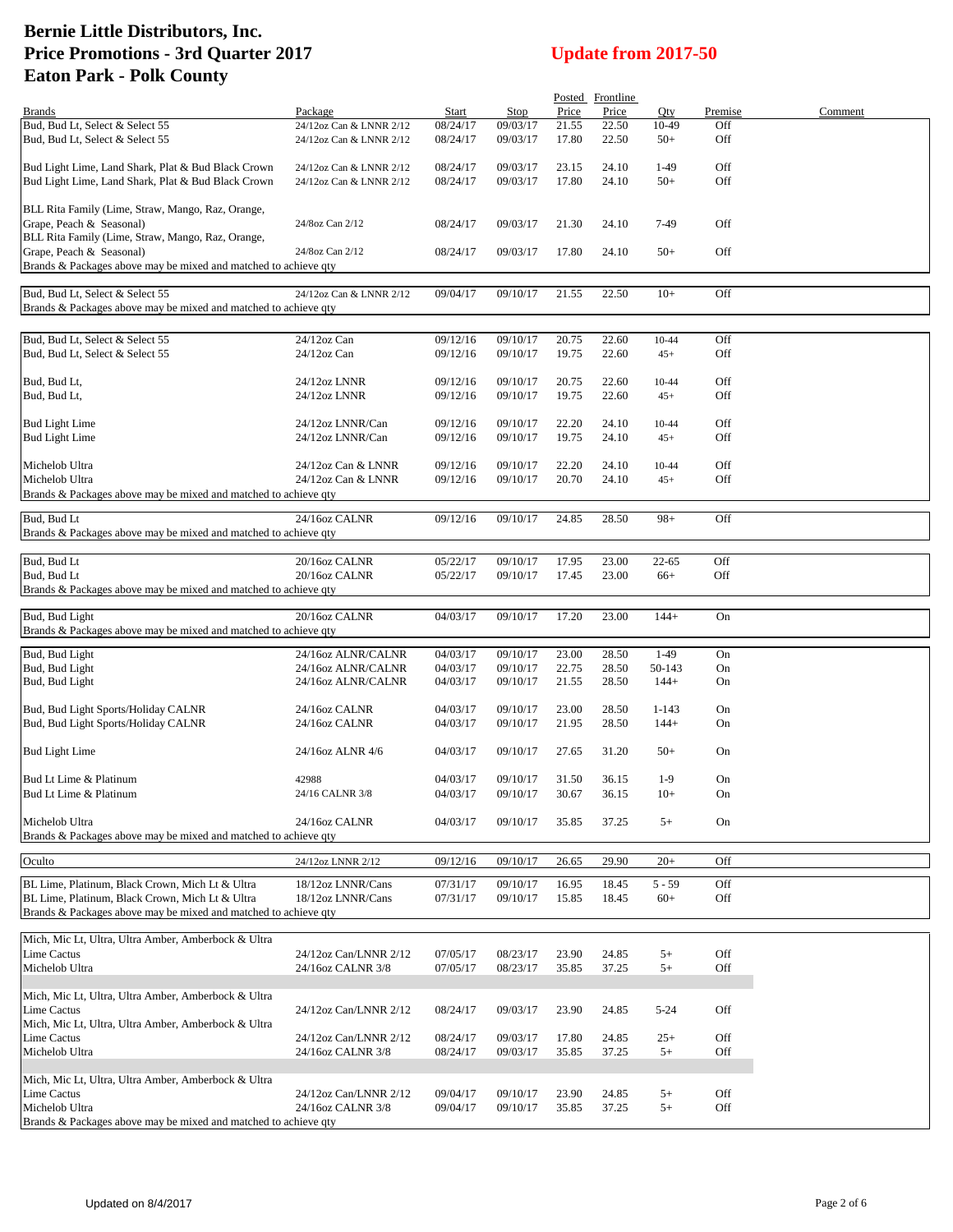|                                                                                                                                                                         |                                        |                      |                      |                | Posted Frontline |                |                 |         |
|-------------------------------------------------------------------------------------------------------------------------------------------------------------------------|----------------------------------------|----------------------|----------------------|----------------|------------------|----------------|-----------------|---------|
| <b>Brands</b>                                                                                                                                                           | Package                                | Start                | Stop                 | Price          | Price            | Oty            | Premise         | Comment |
| BL Lime, Platinum, Black Crown & Landshark<br>BL Lime, Platinum & Landshark<br>Brands & Packages above may be mixed and matched to achieve qty                          | 24/12oz LNNR 2/12<br>24/12oz Cans 2/12 | 09/12/16<br>09/12/16 | 09/10/17<br>09/10/17 | 20.45<br>20.45 | 24.10<br>24.10   | $10+$<br>$10+$ | <b>ON</b><br>ON |         |
| BL Lime, Platinum & Black Crown                                                                                                                                         | 24/12oz Cans/LNNR 2/12                 | 08/07/17             | 08/23/17             | 23.15          | 24.10            | $1+$           | Off             |         |
| BLL Rita Family (Lime, Straw, Mango, Raz, Orange, Grape,<br>Peach & Seasonal)                                                                                           | 24/8oz Can 2/12                        | 08/07/17             | 08/23/17             | 23.15          | 24.10            | $1-6$          | Off             |         |
| BLL Rita Family (Lime, Straw, Mango, Raz, Orange, Grape,<br>Peach & Seasonal)                                                                                           | 24/8oz Can 2/12                        | 08/07/17             | 08/23/17             | 21.30          | 24.10            | $7+$           | Off             |         |
|                                                                                                                                                                         |                                        |                      |                      |                |                  |                |                 |         |
| BL Lime, Platinum & Black Crown                                                                                                                                         | 24/12oz Cans/LNNR 2/12                 | 09/04/17             | 09/10/17<br>09/10/17 | 23.15          | 24.10            | $1+$           | Off             |         |
| BLL Rita Family (Lime, Straw, Mango, Raz, Orange, Grape,<br>Peach & Seasonal)                                                                                           | 24/8oz Can 2/12                        | 09/04/17             | 09/10/17             | 23.15          | 24.10            | $1-6$          | Off             |         |
| BLL Rita Family (Lime, Straw, Mango, Raz, Orange, Grape,<br>Peach & Seasonal)<br>Brands & Packages above may be mixed and matched to achieve qty                        | 24/8oz Can 2/12                        | 09/04/17             | 09/10/17             | 21.30          | 24.10            | $7+$           | Off             |         |
| Bud Light Lime, Platinum                                                                                                                                                | 24/12oz LNNR 4/6                       | 07/17/17             | 07/22/17             | 15.50          | 24.55            | $10+$          | Off             |         |
| Brands & Packages above may be mixed and matched to achieve qty                                                                                                         |                                        |                      |                      |                |                  |                |                 |         |
| Best Damn Root Beer, Cherry Cola & Cream Soda<br>Brands & Packages above may be mixed and matched to achieve qty                                                        | 24/12oz LNR 4/6                        | 08/28/17             | 09/03/17             | 19.20          | 30.30            | $15+$          | Off             |         |
| Spiked Seltzer Variety                                                                                                                                                  | 24/12oz Can 2/12                       | 07/24/17             | 09/30/17             | 24.50          | 28.50            | $3+$           | Off             |         |
|                                                                                                                                                                         |                                        |                      |                      |                |                  |                |                 |         |
| Busch, Busch Lt, Nat Lt, Nat Ice & Rolling Rock<br>Busch, Busch Lt, Nat Lt, Nat Ice & Rolling Rock                                                                      | 24/12oz Can S/C<br>24/12oz Can S/C     | 01/16/17<br>01/16/17 | 09/10/17<br>09/10/17 | 15.35<br>13.80 | 17.00<br>17.00   | 15-76<br>$77+$ | Off<br>Off      |         |
| <b>Natty Daddy</b>                                                                                                                                                      | 24/12oz Can S/C                        | 01/16/17             | 09/10/17             | 15.35          | 16.10            | $1 - 4$        | Off             |         |
| <b>Natty Daddy</b>                                                                                                                                                      | 24/12oz Can S/C                        | 01/16/17             | 09/10/17             | 14.35          | 16.10            | 5-76           | Off             |         |
| Natty Daddy<br>Brands & Packages above may be mixed and matched to achieve qty                                                                                          | 24/12oz Can S/C                        | 01/16/17             | 09/10/17             | 13.80          | 16.10            | $77+$          | Off             |         |
|                                                                                                                                                                         |                                        |                      |                      |                |                  |                |                 |         |
| Busch, Busch Lt, Nat Lt, Nat Ice, Bud Ice, Rolling Rock &                                                                                                               |                                        |                      |                      |                |                  |                |                 |         |
| <b>Busch Ice</b>                                                                                                                                                        | 18/12oz Cans/LNNR                      | 04/17/17             | 09/10/17             | 9.35           | 12.40            | $40+$          | Off             |         |
| Brands & Packages above may be mixed and matched to achieve qty                                                                                                         |                                        |                      |                      |                |                  |                |                 |         |
| King Cobra & High Gravity<br>Brands & Packages above may be mixed and matched to achieve qty                                                                            | 24/16oz Can 6/4                        | 09/12/16             | 09/10/17             | 17.75          | 19.55            | $5+$           | Off             |         |
| Shock Top & Shock Top Sampler<br>Brands & Packages above may be mixed and matched to achieve qty                                                                        | 24/12oz LNNR                           | 09/12/16             | 09/10/17             | 19.70          | 27.75            | $56+$          | Off             |         |
| Shock Top & Shock Top Lemon                                                                                                                                             | $15/12$ oz Can                         | 09/12/16             | 09/10/17             | 13.65          | 15.25            | $50+$          | Off             |         |
| Brands & Packages above may be mixed and matched to achieve qty                                                                                                         |                                        |                      |                      |                |                  |                |                 |         |
| Shock Top & Shock Top Lemon<br>Brands & Packages above may be mixed and matched to achieve qty                                                                          | 30/12oz Can 2/15                       | 09/12/16             | 09/10/17             | 25.70          | 28.90            | $25+$          | Off             |         |
| Shock Top, Apple Wheat, Lemon, Pumpkin, Rasp, IPA, Winter Combo,<br>Choc, Pretzel, Ginger, Ruby Red                                                                     | 24/12oz LNNR 4/6                       | 06/19/17             | 09/10/17             | 27.10          | 27.75            | $1-19$         | Off             |         |
| Shock Top, Apple Wheat, Lemon, Pumpkin, Rasp, IPA, Winter Combo,<br>Choc, Pretzel, Ginger, Ruby Red                                                                     | 24/12oz LNNR 4/6                       | 06/19/17             | 09/10/17             | 26.10          | 27.75            | 20-55          | Off             |         |
| Shock Top, Apple Wheat, Lemon, Pumpkin, Rasp, IPA, Winter Combo,<br>Choc, Pretzel, Ginger, Ruby Red<br>Shock Top, Apple Wheat, Lemon, Pumpkin, Rasp, IPA, Winter Combo, | 24/12oz LNNR 4/6                       | 06/19/17             | 09/10/17             | 25.10          | 27.75            | 56-111         | Off             |         |
| Choc, Pretzel, Ginger, Ruby Red<br>Brands & Packages above may be mixed and matched to achieve qty                                                                      | 24/12oz LNNR 4/6                       | 06/19/17             | 09/10/17             | 24.10          | 27.75            | $112+$         | Off             |         |
| Wild Blue & Redbridge                                                                                                                                                   | 24/12oz LNNR 4/6                       | 11/14/16             | 09/10/17             | 28.65          | 29.35            | $28+$          | Off             |         |
| Brands & Packages above may be mixed and matched to achieve qty                                                                                                         |                                        |                      |                      |                |                  |                |                 |         |
| Kirin Ichiban & Kirin Light<br>Brands & Packages above may be mixed and matched to achieve qty                                                                          | 24/12oz LNNR 4/6                       | 11/14/16             | 09/10/17             | 23.50          | 27.75            | $10+$          | Off             |         |
| Becks, Lt, Dark, Oktob, Sapphire, Bass                                                                                                                                  | 24/12oz LNNR 4/6                       | 07/03/17             | 08/27/17             | 21.60          | 24.55            | 10-111         | Off             |         |
| Becks, Lt, Dark, Oktob, Sapphire, Bass<br>Brands & Packages above may be mixed and matched to achieve qty                                                               | 24/12oz LNNR 4/6                       | 07/03/17             | 08/27/17             | 19.80          | 24.55            | $112+$         | Off             |         |
| <b>Bass Ale</b>                                                                                                                                                         | 24/12oz LNNR 4/6                       | 08/28/17             | 09/10/17             | 21.60          | 24.55            | 10-111         | Off             |         |
| <b>Bass Ale</b>                                                                                                                                                         | 24/12oz LNNR 4/6                       | 08/28/17             | 09/10/17             | 19.80          | 24.55            | $112+$         | Off             |         |
| Becks, Lt, Dark, Oktob, Sapphire<br>Brands & Packages above may be mixed and matched to achieve qty                                                                     | 24/12oz LNNR 4/6                       | 08/28/17             | 09/03/17             | 15.85          | 24.55            | $20+$          | Off             |         |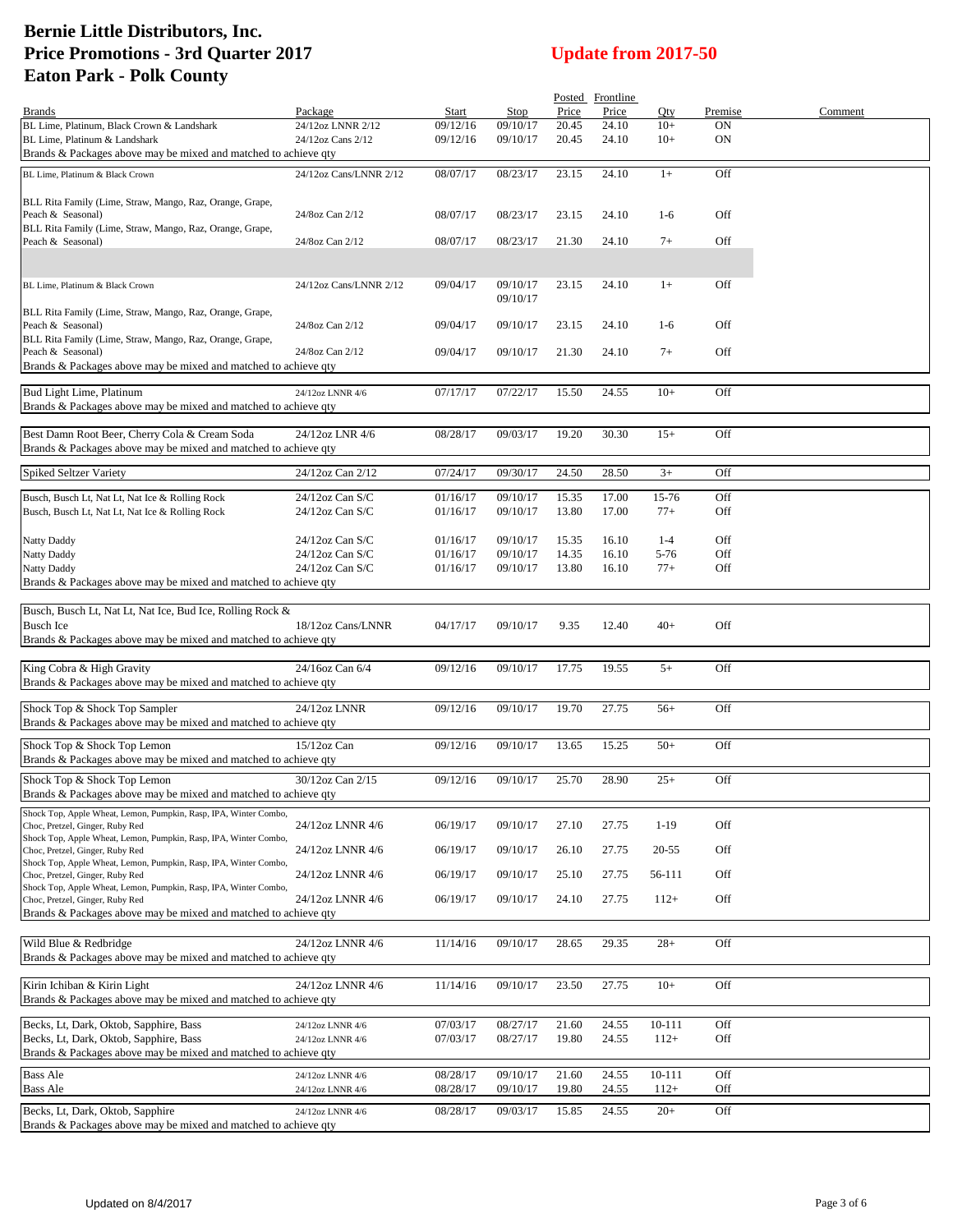| Price<br>Price<br>Qty<br>Premise<br>Comment<br>Package<br>Start<br>Stop<br>Brands<br>Becks, Lt, Dark, Oktob, Sapphire<br>22.05<br>24.55<br>Off<br>09/04/17<br>09/10/17<br>56-111<br>24/12oz LNNR 4/6<br>Becks, Lt, Dark, Oktob, Sapphire<br>09/04/17<br>09/10/17<br>19.80<br>24.55<br>$112+$<br>Off<br>24/12oz LNNR 4/6<br>Brands & Packages above may be mixed and matched to achieve qty<br>Becks, Light, Dark, Oktoberfest, Sapphire & Bass<br>08/14/17<br>19.90<br>24.10<br>$10+$<br>Off<br>08/20/17<br>24/12oz LNNR/CAN 2/12<br>Beck's Pilsner<br>08/14/17<br>28.80<br>$10+$<br>Off<br>24/16oz CALNR 3/8<br>08/20/17<br>36.15<br><b>Land Shark</b><br>08/14/17<br>08/20/17<br>19.90<br>24.10<br>$10+$<br>Off<br>24/12oz LNNR/CAN 2/12<br>Brands & Packages above may be mixed and matched to achieve qty<br>Becks, Light, Dark, Oktoberfest, Sapphire & Bass<br>08/21/17<br>09/10/17<br>20.35<br>24.10<br>56-111<br>Off<br>24/12oz LNNR/CAN 2/12<br>Becks, Light, Dark, Oktoberfest, Sapphire & Bass<br>08/21/17<br>09/10/17<br>19.80<br>24.10<br>$112+$<br>Off<br>24/12oz LNNR/CAN 2/12<br>Off<br>Beck's Pilsner<br>08/21/17<br>09/10/17<br>30.52<br>36.15<br>56-111<br>24/16oz CALNR 3/8<br>Beck's Pilsner<br>29.70<br>08/21/17<br>36.15<br>$112+$<br>Off<br>09/10/17<br>24/16oz CALNR 3/8<br>Off<br>Land Shark<br>08/21/17<br>09/10/17<br>22.15<br>24.10<br>24/12oz LNNR/CAN 2/12<br>56-111<br>08/21/17<br>20.35<br>24.10<br>$112+$<br>Off<br><b>Land Shark</b><br>09/10/17<br>24/12oz LNNR/CAN 2/12<br>Brands & Packages above may be mixed and matched to achieve qty<br>09/11/17<br>09/17/17<br>19.90<br>24.10<br>$10+$<br>Off<br>Becks, Light, Dark, Oktoberfest, Sapphire & Bass<br>24/12oz LNNR/CAN 2/12<br>Beck's Pilsner<br>09/11/17<br>09/17/17<br>28.80<br>36.15<br>$10+$<br>Off<br>24/16oz CALNR 3/8<br>Land Shark<br>09/11/17<br>09/17/17<br>19.90<br>24.10<br>$10+$<br>Off<br>24/12oz LNNR/CAN 2/12<br>Brands & Packages above may be mixed and matched to achieve qty<br>Becks, Light, Dark, Oktoberfest, Sapphire & Bass<br>09/18/17<br>10/08/17<br>20.35<br>24.10<br>56-111<br>Off<br>24/12oz LNNR/CAN 2/12<br>Becks, Light, Dark, Oktoberfest, Sapphire & Bass<br>24.10<br>Off<br>09/18/17<br>10/08/17<br>19.80<br>$112+$<br>24/12oz LNNR/CAN 2/12<br>Beck's Pilsner<br>Off<br>09/18/17<br>10/08/17<br>30.52<br>36.15<br>56-111<br>24/16oz CALNR 3/8<br>Beck's Pilsner<br>29.70<br>09/18/17<br>10/08/17<br>36.15<br>$112+$<br>Off<br>24/16oz CALNR 3/8<br>Land Shark<br>09/18/17<br>22.15<br>Off<br>24/12oz LNNR/CAN 2/12<br>10/08/17<br>24.10<br>56-111<br><b>Land Shark</b><br>10/08/17<br>20.35<br>24.10<br>$112+$<br>Off<br>24/12oz LNNR/CAN 2/12<br>09/18/17<br>Brands & Packages above may be mixed and matched to achieve qty<br>Beck's, Sapphire, Black Crown, BL Lime, Platinum,<br>Michelob Ultra & Landshark<br>24/16oz CAN 6/4<br>02/06/17<br>$1 - 2$<br>Off<br>09/10/17<br>25.75<br>28.00<br>Beck's, Sapphire, Black Crown, BL Lime, Platinum,<br>24.90<br>Michelob Ultra & Landshark<br>24/16oz CAN 6/4<br>02/06/17<br>09/10/17<br>28.00<br>$3+$<br>Off<br>Shock Top, Apple, Lemon, Pumpkin, Shockolate &<br><b>Twisted Pretzel</b><br>Off<br>24/16oz CAN 6/4<br>02/06/17<br>09/10/17<br>29.80<br>33.50<br>$1-2$<br>Shock Top, Apple, Lemon, Pumpkin, Shockolate &<br><b>Twisted Pretzel</b><br>24.90<br>$3+$<br>Off<br>24/16oz CAN 6/4<br>02/06/17<br>09/10/17<br>33.50<br>Goose 312, IPA, Green Line & Four Star Pilsner<br>24/16oz CAN 6/4<br>02/06/17<br>09/10/17<br>29.80<br>31.95<br>$1-2$<br>Off<br>Goose 312, IPA, Green Line & Four Star Pilsner<br>24/16oz CAN 6/4<br>02/06/17<br>09/10/17<br>24.90<br>31.95<br>$3+$<br>Off<br>Bud Chelada, Bud Lt Chelada<br>24/16oz Can 6/4<br>02/06/17<br>29.80<br>33.50<br>Off<br>09/10/17<br>$1+$<br>Rita Splash (Lime, Strawberry & Pineapple)<br>Off<br>24/16oz CAN 4/6<br>02/06/17<br>09/10/17<br>29.80<br>37.50<br>$1+$<br>BL Lime Rita Family & Oculto<br>24/16oz CAN 6/4<br>Off<br>02/06/17<br>09/10/17<br>29.80<br>37.50<br>$1+$<br>Brands & Packages above may be mixed and matched to achieve qty<br>BP Blueberry, Oktoberfest, Pumpkin, Summer, Winter, Spring, Toasted<br>24/12oz LNNR 4/6<br>06/26/17<br>27.70<br>30.90<br>$25 - 55$<br>Off<br>09/10/17<br>Lager, Hoptical Illusion, Mosaic Session IPA & Honey Robber<br>BP Blueberry, Oktoberfest, Pumpkin, Summer, Winter, Spring, Toasted<br>06/26/17<br>09/10/17<br>26.70<br>30.90<br>Off<br>Lager, Hoptical Illusion, Mosaic Session IPA & Honey Robber<br>24/12oz LNNR 4/6<br>$56+$<br>Goose 312, 312 Pale Ale, Honkers, IPA, Winter, Summer, Harvest Ale,<br>Sixth Day, Endless IPA, Rambler IPA, Oktob, 10 Hills Pale Ale, Four<br>Off<br>Star, Green Line, Preseason<br>24/12oz LNNR/Can 4/6<br>06/26/17<br>09/10/17<br>27.70<br>30.90<br>$25 - 55$<br>Goose 312, 312 Pale Ale, Honkers, IPA, Winter, Summer, Harvest Ale,<br>Sixth Day, Endless IPA, Rambler IPA, Oktob, 10 Hills Pale Ale, Four<br>24/12oz LNNR/Can 4/6<br>Off<br>06/26/17<br>09/10/17<br>26.70<br>30.90<br>$56+$<br>Star, Green Line, Preseason<br>Brands & Packages above may be mixed and matched to achieve qty |  |  | Posted Frontline |  |  |
|---------------------------------------------------------------------------------------------------------------------------------------------------------------------------------------------------------------------------------------------------------------------------------------------------------------------------------------------------------------------------------------------------------------------------------------------------------------------------------------------------------------------------------------------------------------------------------------------------------------------------------------------------------------------------------------------------------------------------------------------------------------------------------------------------------------------------------------------------------------------------------------------------------------------------------------------------------------------------------------------------------------------------------------------------------------------------------------------------------------------------------------------------------------------------------------------------------------------------------------------------------------------------------------------------------------------------------------------------------------------------------------------------------------------------------------------------------------------------------------------------------------------------------------------------------------------------------------------------------------------------------------------------------------------------------------------------------------------------------------------------------------------------------------------------------------------------------------------------------------------------------------------------------------------------------------------------------------------------------------------------------------------------------------------------------------------------------------------------------------------------------------------------------------------------------------------------------------------------------------------------------------------------------------------------------------------------------------------------------------------------------------------------------------------------------------------------------------------------------------------------------------------------------------------------------------------------------------------------------------------------------------------------------------------------------------------------------------------------------------------------------------------------------------------------------------------------------------------------------------------------------------------------------------------------------------------------------------------------------------------------------------------------------------------------------------------------------------------------------------------------------------------------------------------------------------------------------------------------------------------------------------------------------------------------------------------------------------------------------------------------------------------------------------------------------------------------------------------------------------------------------------------------------------------------------------------------------------------------------------------------------------------------------------------------------------------------------------------------------------------------------------------------------------------------------------------------------------------------------------------------------------------------------------------------------------------------------------------------------------------------------------------------------------------------------------------------------------------------------------------------------------------------------------------------------------------------------------------------------------------------------------------------------------------------------------------------------------------------------------------------------------------------------------------------------------------------------------------------------------------------------------------------------------------------------------------------------------------------------------------------------------------------------------------------------------------------------------------------------------------------------------------------------------------------------------------------------------------------------------------------------------------------------------------------------------------------------------------------------------------------------------------------------------------------------------------------------------------------------------------------------------------------|--|--|------------------|--|--|
|                                                                                                                                                                                                                                                                                                                                                                                                                                                                                                                                                                                                                                                                                                                                                                                                                                                                                                                                                                                                                                                                                                                                                                                                                                                                                                                                                                                                                                                                                                                                                                                                                                                                                                                                                                                                                                                                                                                                                                                                                                                                                                                                                                                                                                                                                                                                                                                                                                                                                                                                                                                                                                                                                                                                                                                                                                                                                                                                                                                                                                                                                                                                                                                                                                                                                                                                                                                                                                                                                                                                                                                                                                                                                                                                                                                                                                                                                                                                                                                                                                                                                                                                                                                                                                                                                                                                                                                                                                                                                                                                                                                                                                                                                                                                                                                                                                                                                                                                                                                                                                                                                                                                                   |  |  |                  |  |  |
|                                                                                                                                                                                                                                                                                                                                                                                                                                                                                                                                                                                                                                                                                                                                                                                                                                                                                                                                                                                                                                                                                                                                                                                                                                                                                                                                                                                                                                                                                                                                                                                                                                                                                                                                                                                                                                                                                                                                                                                                                                                                                                                                                                                                                                                                                                                                                                                                                                                                                                                                                                                                                                                                                                                                                                                                                                                                                                                                                                                                                                                                                                                                                                                                                                                                                                                                                                                                                                                                                                                                                                                                                                                                                                                                                                                                                                                                                                                                                                                                                                                                                                                                                                                                                                                                                                                                                                                                                                                                                                                                                                                                                                                                                                                                                                                                                                                                                                                                                                                                                                                                                                                                                   |  |  |                  |  |  |
|                                                                                                                                                                                                                                                                                                                                                                                                                                                                                                                                                                                                                                                                                                                                                                                                                                                                                                                                                                                                                                                                                                                                                                                                                                                                                                                                                                                                                                                                                                                                                                                                                                                                                                                                                                                                                                                                                                                                                                                                                                                                                                                                                                                                                                                                                                                                                                                                                                                                                                                                                                                                                                                                                                                                                                                                                                                                                                                                                                                                                                                                                                                                                                                                                                                                                                                                                                                                                                                                                                                                                                                                                                                                                                                                                                                                                                                                                                                                                                                                                                                                                                                                                                                                                                                                                                                                                                                                                                                                                                                                                                                                                                                                                                                                                                                                                                                                                                                                                                                                                                                                                                                                                   |  |  |                  |  |  |
|                                                                                                                                                                                                                                                                                                                                                                                                                                                                                                                                                                                                                                                                                                                                                                                                                                                                                                                                                                                                                                                                                                                                                                                                                                                                                                                                                                                                                                                                                                                                                                                                                                                                                                                                                                                                                                                                                                                                                                                                                                                                                                                                                                                                                                                                                                                                                                                                                                                                                                                                                                                                                                                                                                                                                                                                                                                                                                                                                                                                                                                                                                                                                                                                                                                                                                                                                                                                                                                                                                                                                                                                                                                                                                                                                                                                                                                                                                                                                                                                                                                                                                                                                                                                                                                                                                                                                                                                                                                                                                                                                                                                                                                                                                                                                                                                                                                                                                                                                                                                                                                                                                                                                   |  |  |                  |  |  |
|                                                                                                                                                                                                                                                                                                                                                                                                                                                                                                                                                                                                                                                                                                                                                                                                                                                                                                                                                                                                                                                                                                                                                                                                                                                                                                                                                                                                                                                                                                                                                                                                                                                                                                                                                                                                                                                                                                                                                                                                                                                                                                                                                                                                                                                                                                                                                                                                                                                                                                                                                                                                                                                                                                                                                                                                                                                                                                                                                                                                                                                                                                                                                                                                                                                                                                                                                                                                                                                                                                                                                                                                                                                                                                                                                                                                                                                                                                                                                                                                                                                                                                                                                                                                                                                                                                                                                                                                                                                                                                                                                                                                                                                                                                                                                                                                                                                                                                                                                                                                                                                                                                                                                   |  |  |                  |  |  |
|                                                                                                                                                                                                                                                                                                                                                                                                                                                                                                                                                                                                                                                                                                                                                                                                                                                                                                                                                                                                                                                                                                                                                                                                                                                                                                                                                                                                                                                                                                                                                                                                                                                                                                                                                                                                                                                                                                                                                                                                                                                                                                                                                                                                                                                                                                                                                                                                                                                                                                                                                                                                                                                                                                                                                                                                                                                                                                                                                                                                                                                                                                                                                                                                                                                                                                                                                                                                                                                                                                                                                                                                                                                                                                                                                                                                                                                                                                                                                                                                                                                                                                                                                                                                                                                                                                                                                                                                                                                                                                                                                                                                                                                                                                                                                                                                                                                                                                                                                                                                                                                                                                                                                   |  |  |                  |  |  |
|                                                                                                                                                                                                                                                                                                                                                                                                                                                                                                                                                                                                                                                                                                                                                                                                                                                                                                                                                                                                                                                                                                                                                                                                                                                                                                                                                                                                                                                                                                                                                                                                                                                                                                                                                                                                                                                                                                                                                                                                                                                                                                                                                                                                                                                                                                                                                                                                                                                                                                                                                                                                                                                                                                                                                                                                                                                                                                                                                                                                                                                                                                                                                                                                                                                                                                                                                                                                                                                                                                                                                                                                                                                                                                                                                                                                                                                                                                                                                                                                                                                                                                                                                                                                                                                                                                                                                                                                                                                                                                                                                                                                                                                                                                                                                                                                                                                                                                                                                                                                                                                                                                                                                   |  |  |                  |  |  |
|                                                                                                                                                                                                                                                                                                                                                                                                                                                                                                                                                                                                                                                                                                                                                                                                                                                                                                                                                                                                                                                                                                                                                                                                                                                                                                                                                                                                                                                                                                                                                                                                                                                                                                                                                                                                                                                                                                                                                                                                                                                                                                                                                                                                                                                                                                                                                                                                                                                                                                                                                                                                                                                                                                                                                                                                                                                                                                                                                                                                                                                                                                                                                                                                                                                                                                                                                                                                                                                                                                                                                                                                                                                                                                                                                                                                                                                                                                                                                                                                                                                                                                                                                                                                                                                                                                                                                                                                                                                                                                                                                                                                                                                                                                                                                                                                                                                                                                                                                                                                                                                                                                                                                   |  |  |                  |  |  |
|                                                                                                                                                                                                                                                                                                                                                                                                                                                                                                                                                                                                                                                                                                                                                                                                                                                                                                                                                                                                                                                                                                                                                                                                                                                                                                                                                                                                                                                                                                                                                                                                                                                                                                                                                                                                                                                                                                                                                                                                                                                                                                                                                                                                                                                                                                                                                                                                                                                                                                                                                                                                                                                                                                                                                                                                                                                                                                                                                                                                                                                                                                                                                                                                                                                                                                                                                                                                                                                                                                                                                                                                                                                                                                                                                                                                                                                                                                                                                                                                                                                                                                                                                                                                                                                                                                                                                                                                                                                                                                                                                                                                                                                                                                                                                                                                                                                                                                                                                                                                                                                                                                                                                   |  |  |                  |  |  |
|                                                                                                                                                                                                                                                                                                                                                                                                                                                                                                                                                                                                                                                                                                                                                                                                                                                                                                                                                                                                                                                                                                                                                                                                                                                                                                                                                                                                                                                                                                                                                                                                                                                                                                                                                                                                                                                                                                                                                                                                                                                                                                                                                                                                                                                                                                                                                                                                                                                                                                                                                                                                                                                                                                                                                                                                                                                                                                                                                                                                                                                                                                                                                                                                                                                                                                                                                                                                                                                                                                                                                                                                                                                                                                                                                                                                                                                                                                                                                                                                                                                                                                                                                                                                                                                                                                                                                                                                                                                                                                                                                                                                                                                                                                                                                                                                                                                                                                                                                                                                                                                                                                                                                   |  |  |                  |  |  |
|                                                                                                                                                                                                                                                                                                                                                                                                                                                                                                                                                                                                                                                                                                                                                                                                                                                                                                                                                                                                                                                                                                                                                                                                                                                                                                                                                                                                                                                                                                                                                                                                                                                                                                                                                                                                                                                                                                                                                                                                                                                                                                                                                                                                                                                                                                                                                                                                                                                                                                                                                                                                                                                                                                                                                                                                                                                                                                                                                                                                                                                                                                                                                                                                                                                                                                                                                                                                                                                                                                                                                                                                                                                                                                                                                                                                                                                                                                                                                                                                                                                                                                                                                                                                                                                                                                                                                                                                                                                                                                                                                                                                                                                                                                                                                                                                                                                                                                                                                                                                                                                                                                                                                   |  |  |                  |  |  |
|                                                                                                                                                                                                                                                                                                                                                                                                                                                                                                                                                                                                                                                                                                                                                                                                                                                                                                                                                                                                                                                                                                                                                                                                                                                                                                                                                                                                                                                                                                                                                                                                                                                                                                                                                                                                                                                                                                                                                                                                                                                                                                                                                                                                                                                                                                                                                                                                                                                                                                                                                                                                                                                                                                                                                                                                                                                                                                                                                                                                                                                                                                                                                                                                                                                                                                                                                                                                                                                                                                                                                                                                                                                                                                                                                                                                                                                                                                                                                                                                                                                                                                                                                                                                                                                                                                                                                                                                                                                                                                                                                                                                                                                                                                                                                                                                                                                                                                                                                                                                                                                                                                                                                   |  |  |                  |  |  |
|                                                                                                                                                                                                                                                                                                                                                                                                                                                                                                                                                                                                                                                                                                                                                                                                                                                                                                                                                                                                                                                                                                                                                                                                                                                                                                                                                                                                                                                                                                                                                                                                                                                                                                                                                                                                                                                                                                                                                                                                                                                                                                                                                                                                                                                                                                                                                                                                                                                                                                                                                                                                                                                                                                                                                                                                                                                                                                                                                                                                                                                                                                                                                                                                                                                                                                                                                                                                                                                                                                                                                                                                                                                                                                                                                                                                                                                                                                                                                                                                                                                                                                                                                                                                                                                                                                                                                                                                                                                                                                                                                                                                                                                                                                                                                                                                                                                                                                                                                                                                                                                                                                                                                   |  |  |                  |  |  |
|                                                                                                                                                                                                                                                                                                                                                                                                                                                                                                                                                                                                                                                                                                                                                                                                                                                                                                                                                                                                                                                                                                                                                                                                                                                                                                                                                                                                                                                                                                                                                                                                                                                                                                                                                                                                                                                                                                                                                                                                                                                                                                                                                                                                                                                                                                                                                                                                                                                                                                                                                                                                                                                                                                                                                                                                                                                                                                                                                                                                                                                                                                                                                                                                                                                                                                                                                                                                                                                                                                                                                                                                                                                                                                                                                                                                                                                                                                                                                                                                                                                                                                                                                                                                                                                                                                                                                                                                                                                                                                                                                                                                                                                                                                                                                                                                                                                                                                                                                                                                                                                                                                                                                   |  |  |                  |  |  |
|                                                                                                                                                                                                                                                                                                                                                                                                                                                                                                                                                                                                                                                                                                                                                                                                                                                                                                                                                                                                                                                                                                                                                                                                                                                                                                                                                                                                                                                                                                                                                                                                                                                                                                                                                                                                                                                                                                                                                                                                                                                                                                                                                                                                                                                                                                                                                                                                                                                                                                                                                                                                                                                                                                                                                                                                                                                                                                                                                                                                                                                                                                                                                                                                                                                                                                                                                                                                                                                                                                                                                                                                                                                                                                                                                                                                                                                                                                                                                                                                                                                                                                                                                                                                                                                                                                                                                                                                                                                                                                                                                                                                                                                                                                                                                                                                                                                                                                                                                                                                                                                                                                                                                   |  |  |                  |  |  |
|                                                                                                                                                                                                                                                                                                                                                                                                                                                                                                                                                                                                                                                                                                                                                                                                                                                                                                                                                                                                                                                                                                                                                                                                                                                                                                                                                                                                                                                                                                                                                                                                                                                                                                                                                                                                                                                                                                                                                                                                                                                                                                                                                                                                                                                                                                                                                                                                                                                                                                                                                                                                                                                                                                                                                                                                                                                                                                                                                                                                                                                                                                                                                                                                                                                                                                                                                                                                                                                                                                                                                                                                                                                                                                                                                                                                                                                                                                                                                                                                                                                                                                                                                                                                                                                                                                                                                                                                                                                                                                                                                                                                                                                                                                                                                                                                                                                                                                                                                                                                                                                                                                                                                   |  |  |                  |  |  |
|                                                                                                                                                                                                                                                                                                                                                                                                                                                                                                                                                                                                                                                                                                                                                                                                                                                                                                                                                                                                                                                                                                                                                                                                                                                                                                                                                                                                                                                                                                                                                                                                                                                                                                                                                                                                                                                                                                                                                                                                                                                                                                                                                                                                                                                                                                                                                                                                                                                                                                                                                                                                                                                                                                                                                                                                                                                                                                                                                                                                                                                                                                                                                                                                                                                                                                                                                                                                                                                                                                                                                                                                                                                                                                                                                                                                                                                                                                                                                                                                                                                                                                                                                                                                                                                                                                                                                                                                                                                                                                                                                                                                                                                                                                                                                                                                                                                                                                                                                                                                                                                                                                                                                   |  |  |                  |  |  |
|                                                                                                                                                                                                                                                                                                                                                                                                                                                                                                                                                                                                                                                                                                                                                                                                                                                                                                                                                                                                                                                                                                                                                                                                                                                                                                                                                                                                                                                                                                                                                                                                                                                                                                                                                                                                                                                                                                                                                                                                                                                                                                                                                                                                                                                                                                                                                                                                                                                                                                                                                                                                                                                                                                                                                                                                                                                                                                                                                                                                                                                                                                                                                                                                                                                                                                                                                                                                                                                                                                                                                                                                                                                                                                                                                                                                                                                                                                                                                                                                                                                                                                                                                                                                                                                                                                                                                                                                                                                                                                                                                                                                                                                                                                                                                                                                                                                                                                                                                                                                                                                                                                                                                   |  |  |                  |  |  |
|                                                                                                                                                                                                                                                                                                                                                                                                                                                                                                                                                                                                                                                                                                                                                                                                                                                                                                                                                                                                                                                                                                                                                                                                                                                                                                                                                                                                                                                                                                                                                                                                                                                                                                                                                                                                                                                                                                                                                                                                                                                                                                                                                                                                                                                                                                                                                                                                                                                                                                                                                                                                                                                                                                                                                                                                                                                                                                                                                                                                                                                                                                                                                                                                                                                                                                                                                                                                                                                                                                                                                                                                                                                                                                                                                                                                                                                                                                                                                                                                                                                                                                                                                                                                                                                                                                                                                                                                                                                                                                                                                                                                                                                                                                                                                                                                                                                                                                                                                                                                                                                                                                                                                   |  |  |                  |  |  |
|                                                                                                                                                                                                                                                                                                                                                                                                                                                                                                                                                                                                                                                                                                                                                                                                                                                                                                                                                                                                                                                                                                                                                                                                                                                                                                                                                                                                                                                                                                                                                                                                                                                                                                                                                                                                                                                                                                                                                                                                                                                                                                                                                                                                                                                                                                                                                                                                                                                                                                                                                                                                                                                                                                                                                                                                                                                                                                                                                                                                                                                                                                                                                                                                                                                                                                                                                                                                                                                                                                                                                                                                                                                                                                                                                                                                                                                                                                                                                                                                                                                                                                                                                                                                                                                                                                                                                                                                                                                                                                                                                                                                                                                                                                                                                                                                                                                                                                                                                                                                                                                                                                                                                   |  |  |                  |  |  |
|                                                                                                                                                                                                                                                                                                                                                                                                                                                                                                                                                                                                                                                                                                                                                                                                                                                                                                                                                                                                                                                                                                                                                                                                                                                                                                                                                                                                                                                                                                                                                                                                                                                                                                                                                                                                                                                                                                                                                                                                                                                                                                                                                                                                                                                                                                                                                                                                                                                                                                                                                                                                                                                                                                                                                                                                                                                                                                                                                                                                                                                                                                                                                                                                                                                                                                                                                                                                                                                                                                                                                                                                                                                                                                                                                                                                                                                                                                                                                                                                                                                                                                                                                                                                                                                                                                                                                                                                                                                                                                                                                                                                                                                                                                                                                                                                                                                                                                                                                                                                                                                                                                                                                   |  |  |                  |  |  |
|                                                                                                                                                                                                                                                                                                                                                                                                                                                                                                                                                                                                                                                                                                                                                                                                                                                                                                                                                                                                                                                                                                                                                                                                                                                                                                                                                                                                                                                                                                                                                                                                                                                                                                                                                                                                                                                                                                                                                                                                                                                                                                                                                                                                                                                                                                                                                                                                                                                                                                                                                                                                                                                                                                                                                                                                                                                                                                                                                                                                                                                                                                                                                                                                                                                                                                                                                                                                                                                                                                                                                                                                                                                                                                                                                                                                                                                                                                                                                                                                                                                                                                                                                                                                                                                                                                                                                                                                                                                                                                                                                                                                                                                                                                                                                                                                                                                                                                                                                                                                                                                                                                                                                   |  |  |                  |  |  |
|                                                                                                                                                                                                                                                                                                                                                                                                                                                                                                                                                                                                                                                                                                                                                                                                                                                                                                                                                                                                                                                                                                                                                                                                                                                                                                                                                                                                                                                                                                                                                                                                                                                                                                                                                                                                                                                                                                                                                                                                                                                                                                                                                                                                                                                                                                                                                                                                                                                                                                                                                                                                                                                                                                                                                                                                                                                                                                                                                                                                                                                                                                                                                                                                                                                                                                                                                                                                                                                                                                                                                                                                                                                                                                                                                                                                                                                                                                                                                                                                                                                                                                                                                                                                                                                                                                                                                                                                                                                                                                                                                                                                                                                                                                                                                                                                                                                                                                                                                                                                                                                                                                                                                   |  |  |                  |  |  |
|                                                                                                                                                                                                                                                                                                                                                                                                                                                                                                                                                                                                                                                                                                                                                                                                                                                                                                                                                                                                                                                                                                                                                                                                                                                                                                                                                                                                                                                                                                                                                                                                                                                                                                                                                                                                                                                                                                                                                                                                                                                                                                                                                                                                                                                                                                                                                                                                                                                                                                                                                                                                                                                                                                                                                                                                                                                                                                                                                                                                                                                                                                                                                                                                                                                                                                                                                                                                                                                                                                                                                                                                                                                                                                                                                                                                                                                                                                                                                                                                                                                                                                                                                                                                                                                                                                                                                                                                                                                                                                                                                                                                                                                                                                                                                                                                                                                                                                                                                                                                                                                                                                                                                   |  |  |                  |  |  |
|                                                                                                                                                                                                                                                                                                                                                                                                                                                                                                                                                                                                                                                                                                                                                                                                                                                                                                                                                                                                                                                                                                                                                                                                                                                                                                                                                                                                                                                                                                                                                                                                                                                                                                                                                                                                                                                                                                                                                                                                                                                                                                                                                                                                                                                                                                                                                                                                                                                                                                                                                                                                                                                                                                                                                                                                                                                                                                                                                                                                                                                                                                                                                                                                                                                                                                                                                                                                                                                                                                                                                                                                                                                                                                                                                                                                                                                                                                                                                                                                                                                                                                                                                                                                                                                                                                                                                                                                                                                                                                                                                                                                                                                                                                                                                                                                                                                                                                                                                                                                                                                                                                                                                   |  |  |                  |  |  |
|                                                                                                                                                                                                                                                                                                                                                                                                                                                                                                                                                                                                                                                                                                                                                                                                                                                                                                                                                                                                                                                                                                                                                                                                                                                                                                                                                                                                                                                                                                                                                                                                                                                                                                                                                                                                                                                                                                                                                                                                                                                                                                                                                                                                                                                                                                                                                                                                                                                                                                                                                                                                                                                                                                                                                                                                                                                                                                                                                                                                                                                                                                                                                                                                                                                                                                                                                                                                                                                                                                                                                                                                                                                                                                                                                                                                                                                                                                                                                                                                                                                                                                                                                                                                                                                                                                                                                                                                                                                                                                                                                                                                                                                                                                                                                                                                                                                                                                                                                                                                                                                                                                                                                   |  |  |                  |  |  |
|                                                                                                                                                                                                                                                                                                                                                                                                                                                                                                                                                                                                                                                                                                                                                                                                                                                                                                                                                                                                                                                                                                                                                                                                                                                                                                                                                                                                                                                                                                                                                                                                                                                                                                                                                                                                                                                                                                                                                                                                                                                                                                                                                                                                                                                                                                                                                                                                                                                                                                                                                                                                                                                                                                                                                                                                                                                                                                                                                                                                                                                                                                                                                                                                                                                                                                                                                                                                                                                                                                                                                                                                                                                                                                                                                                                                                                                                                                                                                                                                                                                                                                                                                                                                                                                                                                                                                                                                                                                                                                                                                                                                                                                                                                                                                                                                                                                                                                                                                                                                                                                                                                                                                   |  |  |                  |  |  |
|                                                                                                                                                                                                                                                                                                                                                                                                                                                                                                                                                                                                                                                                                                                                                                                                                                                                                                                                                                                                                                                                                                                                                                                                                                                                                                                                                                                                                                                                                                                                                                                                                                                                                                                                                                                                                                                                                                                                                                                                                                                                                                                                                                                                                                                                                                                                                                                                                                                                                                                                                                                                                                                                                                                                                                                                                                                                                                                                                                                                                                                                                                                                                                                                                                                                                                                                                                                                                                                                                                                                                                                                                                                                                                                                                                                                                                                                                                                                                                                                                                                                                                                                                                                                                                                                                                                                                                                                                                                                                                                                                                                                                                                                                                                                                                                                                                                                                                                                                                                                                                                                                                                                                   |  |  |                  |  |  |
|                                                                                                                                                                                                                                                                                                                                                                                                                                                                                                                                                                                                                                                                                                                                                                                                                                                                                                                                                                                                                                                                                                                                                                                                                                                                                                                                                                                                                                                                                                                                                                                                                                                                                                                                                                                                                                                                                                                                                                                                                                                                                                                                                                                                                                                                                                                                                                                                                                                                                                                                                                                                                                                                                                                                                                                                                                                                                                                                                                                                                                                                                                                                                                                                                                                                                                                                                                                                                                                                                                                                                                                                                                                                                                                                                                                                                                                                                                                                                                                                                                                                                                                                                                                                                                                                                                                                                                                                                                                                                                                                                                                                                                                                                                                                                                                                                                                                                                                                                                                                                                                                                                                                                   |  |  |                  |  |  |
|                                                                                                                                                                                                                                                                                                                                                                                                                                                                                                                                                                                                                                                                                                                                                                                                                                                                                                                                                                                                                                                                                                                                                                                                                                                                                                                                                                                                                                                                                                                                                                                                                                                                                                                                                                                                                                                                                                                                                                                                                                                                                                                                                                                                                                                                                                                                                                                                                                                                                                                                                                                                                                                                                                                                                                                                                                                                                                                                                                                                                                                                                                                                                                                                                                                                                                                                                                                                                                                                                                                                                                                                                                                                                                                                                                                                                                                                                                                                                                                                                                                                                                                                                                                                                                                                                                                                                                                                                                                                                                                                                                                                                                                                                                                                                                                                                                                                                                                                                                                                                                                                                                                                                   |  |  |                  |  |  |
|                                                                                                                                                                                                                                                                                                                                                                                                                                                                                                                                                                                                                                                                                                                                                                                                                                                                                                                                                                                                                                                                                                                                                                                                                                                                                                                                                                                                                                                                                                                                                                                                                                                                                                                                                                                                                                                                                                                                                                                                                                                                                                                                                                                                                                                                                                                                                                                                                                                                                                                                                                                                                                                                                                                                                                                                                                                                                                                                                                                                                                                                                                                                                                                                                                                                                                                                                                                                                                                                                                                                                                                                                                                                                                                                                                                                                                                                                                                                                                                                                                                                                                                                                                                                                                                                                                                                                                                                                                                                                                                                                                                                                                                                                                                                                                                                                                                                                                                                                                                                                                                                                                                                                   |  |  |                  |  |  |
|                                                                                                                                                                                                                                                                                                                                                                                                                                                                                                                                                                                                                                                                                                                                                                                                                                                                                                                                                                                                                                                                                                                                                                                                                                                                                                                                                                                                                                                                                                                                                                                                                                                                                                                                                                                                                                                                                                                                                                                                                                                                                                                                                                                                                                                                                                                                                                                                                                                                                                                                                                                                                                                                                                                                                                                                                                                                                                                                                                                                                                                                                                                                                                                                                                                                                                                                                                                                                                                                                                                                                                                                                                                                                                                                                                                                                                                                                                                                                                                                                                                                                                                                                                                                                                                                                                                                                                                                                                                                                                                                                                                                                                                                                                                                                                                                                                                                                                                                                                                                                                                                                                                                                   |  |  |                  |  |  |
|                                                                                                                                                                                                                                                                                                                                                                                                                                                                                                                                                                                                                                                                                                                                                                                                                                                                                                                                                                                                                                                                                                                                                                                                                                                                                                                                                                                                                                                                                                                                                                                                                                                                                                                                                                                                                                                                                                                                                                                                                                                                                                                                                                                                                                                                                                                                                                                                                                                                                                                                                                                                                                                                                                                                                                                                                                                                                                                                                                                                                                                                                                                                                                                                                                                                                                                                                                                                                                                                                                                                                                                                                                                                                                                                                                                                                                                                                                                                                                                                                                                                                                                                                                                                                                                                                                                                                                                                                                                                                                                                                                                                                                                                                                                                                                                                                                                                                                                                                                                                                                                                                                                                                   |  |  |                  |  |  |
|                                                                                                                                                                                                                                                                                                                                                                                                                                                                                                                                                                                                                                                                                                                                                                                                                                                                                                                                                                                                                                                                                                                                                                                                                                                                                                                                                                                                                                                                                                                                                                                                                                                                                                                                                                                                                                                                                                                                                                                                                                                                                                                                                                                                                                                                                                                                                                                                                                                                                                                                                                                                                                                                                                                                                                                                                                                                                                                                                                                                                                                                                                                                                                                                                                                                                                                                                                                                                                                                                                                                                                                                                                                                                                                                                                                                                                                                                                                                                                                                                                                                                                                                                                                                                                                                                                                                                                                                                                                                                                                                                                                                                                                                                                                                                                                                                                                                                                                                                                                                                                                                                                                                                   |  |  |                  |  |  |
|                                                                                                                                                                                                                                                                                                                                                                                                                                                                                                                                                                                                                                                                                                                                                                                                                                                                                                                                                                                                                                                                                                                                                                                                                                                                                                                                                                                                                                                                                                                                                                                                                                                                                                                                                                                                                                                                                                                                                                                                                                                                                                                                                                                                                                                                                                                                                                                                                                                                                                                                                                                                                                                                                                                                                                                                                                                                                                                                                                                                                                                                                                                                                                                                                                                                                                                                                                                                                                                                                                                                                                                                                                                                                                                                                                                                                                                                                                                                                                                                                                                                                                                                                                                                                                                                                                                                                                                                                                                                                                                                                                                                                                                                                                                                                                                                                                                                                                                                                                                                                                                                                                                                                   |  |  |                  |  |  |
|                                                                                                                                                                                                                                                                                                                                                                                                                                                                                                                                                                                                                                                                                                                                                                                                                                                                                                                                                                                                                                                                                                                                                                                                                                                                                                                                                                                                                                                                                                                                                                                                                                                                                                                                                                                                                                                                                                                                                                                                                                                                                                                                                                                                                                                                                                                                                                                                                                                                                                                                                                                                                                                                                                                                                                                                                                                                                                                                                                                                                                                                                                                                                                                                                                                                                                                                                                                                                                                                                                                                                                                                                                                                                                                                                                                                                                                                                                                                                                                                                                                                                                                                                                                                                                                                                                                                                                                                                                                                                                                                                                                                                                                                                                                                                                                                                                                                                                                                                                                                                                                                                                                                                   |  |  |                  |  |  |
|                                                                                                                                                                                                                                                                                                                                                                                                                                                                                                                                                                                                                                                                                                                                                                                                                                                                                                                                                                                                                                                                                                                                                                                                                                                                                                                                                                                                                                                                                                                                                                                                                                                                                                                                                                                                                                                                                                                                                                                                                                                                                                                                                                                                                                                                                                                                                                                                                                                                                                                                                                                                                                                                                                                                                                                                                                                                                                                                                                                                                                                                                                                                                                                                                                                                                                                                                                                                                                                                                                                                                                                                                                                                                                                                                                                                                                                                                                                                                                                                                                                                                                                                                                                                                                                                                                                                                                                                                                                                                                                                                                                                                                                                                                                                                                                                                                                                                                                                                                                                                                                                                                                                                   |  |  |                  |  |  |
|                                                                                                                                                                                                                                                                                                                                                                                                                                                                                                                                                                                                                                                                                                                                                                                                                                                                                                                                                                                                                                                                                                                                                                                                                                                                                                                                                                                                                                                                                                                                                                                                                                                                                                                                                                                                                                                                                                                                                                                                                                                                                                                                                                                                                                                                                                                                                                                                                                                                                                                                                                                                                                                                                                                                                                                                                                                                                                                                                                                                                                                                                                                                                                                                                                                                                                                                                                                                                                                                                                                                                                                                                                                                                                                                                                                                                                                                                                                                                                                                                                                                                                                                                                                                                                                                                                                                                                                                                                                                                                                                                                                                                                                                                                                                                                                                                                                                                                                                                                                                                                                                                                                                                   |  |  |                  |  |  |
|                                                                                                                                                                                                                                                                                                                                                                                                                                                                                                                                                                                                                                                                                                                                                                                                                                                                                                                                                                                                                                                                                                                                                                                                                                                                                                                                                                                                                                                                                                                                                                                                                                                                                                                                                                                                                                                                                                                                                                                                                                                                                                                                                                                                                                                                                                                                                                                                                                                                                                                                                                                                                                                                                                                                                                                                                                                                                                                                                                                                                                                                                                                                                                                                                                                                                                                                                                                                                                                                                                                                                                                                                                                                                                                                                                                                                                                                                                                                                                                                                                                                                                                                                                                                                                                                                                                                                                                                                                                                                                                                                                                                                                                                                                                                                                                                                                                                                                                                                                                                                                                                                                                                                   |  |  |                  |  |  |
|                                                                                                                                                                                                                                                                                                                                                                                                                                                                                                                                                                                                                                                                                                                                                                                                                                                                                                                                                                                                                                                                                                                                                                                                                                                                                                                                                                                                                                                                                                                                                                                                                                                                                                                                                                                                                                                                                                                                                                                                                                                                                                                                                                                                                                                                                                                                                                                                                                                                                                                                                                                                                                                                                                                                                                                                                                                                                                                                                                                                                                                                                                                                                                                                                                                                                                                                                                                                                                                                                                                                                                                                                                                                                                                                                                                                                                                                                                                                                                                                                                                                                                                                                                                                                                                                                                                                                                                                                                                                                                                                                                                                                                                                                                                                                                                                                                                                                                                                                                                                                                                                                                                                                   |  |  |                  |  |  |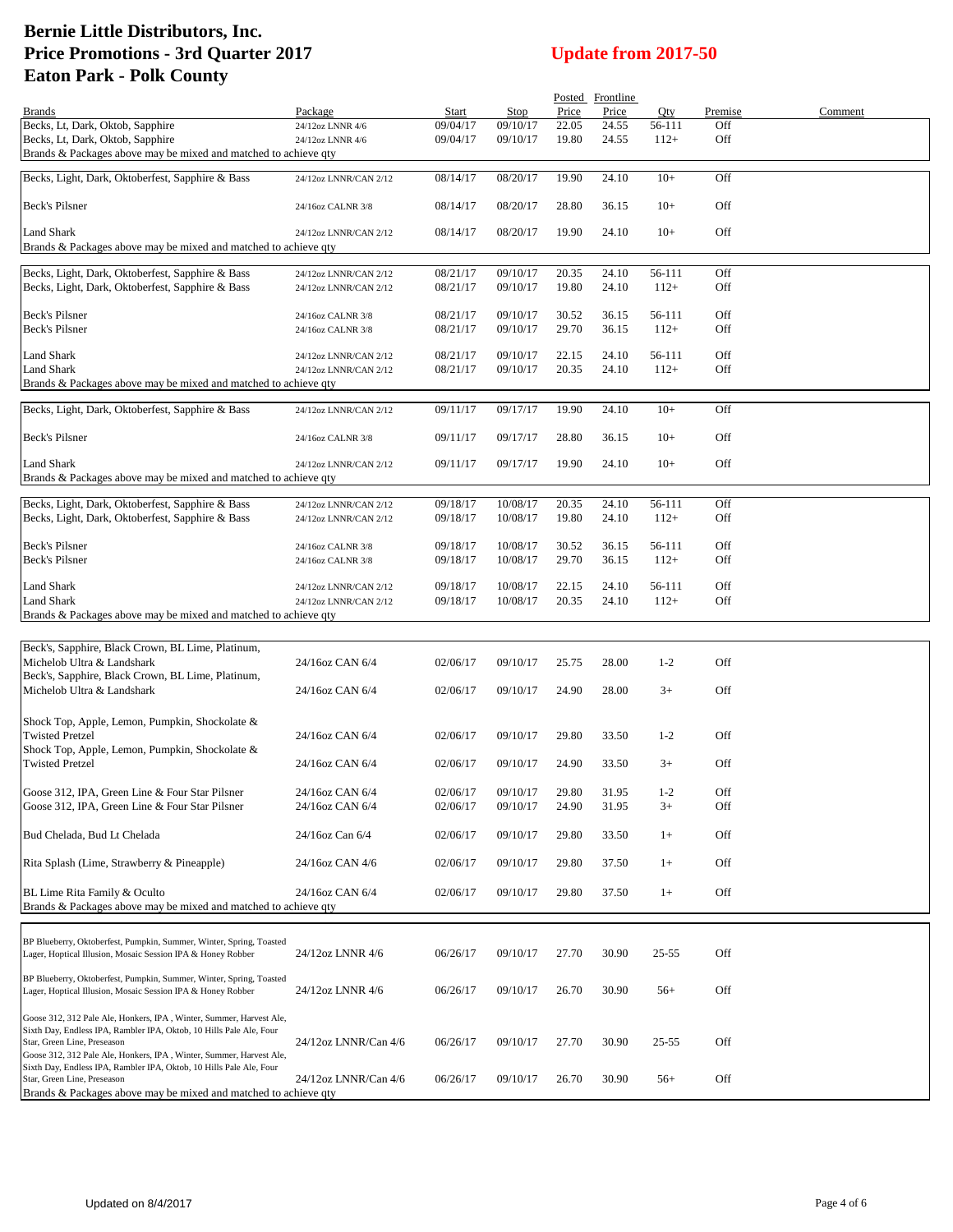|                                                                                                                                        |                                                 |                      |                       |                | Posted Frontline |                  |            |         |
|----------------------------------------------------------------------------------------------------------------------------------------|-------------------------------------------------|----------------------|-----------------------|----------------|------------------|------------------|------------|---------|
| <b>Brands</b>                                                                                                                          | Package                                         | Start                | Stop                  | Price          | Price            | Qty              | Premise    | Comment |
| Shock Top, Wheat IPA, Lemon, Pumpkin, Variety, Apple, Winter,<br>Honey Bourbon, Choc, Pretzel, Ginger & Ruby Red                       | 24/12oz LNNR/Can 2/12                           | 01/23/17             | 09/10/17              | 24.60          | 27.75            | 14-55            | Off        |         |
| Shock Top, Wheat IPA, Lemon, Pumpkin, Variety, Apple, Winter,<br>Honey Bourbon, Choc, Pretzel, Ginger & Ruby Red                       | 24/12oz LNNR/Can 2/12                           | 01/23/17             | 09/10/17              | 23.60          | 27.75            | 56-111           | Off        |         |
| Shock Top, Wheat IPA, Lemon, Pumpkin, Variety, Apple, Winter,<br>Honey Bourbon, Choc, Pretzel, Ginger & Ruby Red                       | 24/12oz LNNR/Can 2/12                           | 01/23/17             | 09/10/17              | 22.60          | 27.75            | $112+$           | Off        |         |
| Goose 312, 312 Pale, Honkers, IPA, Winter, Summer, Fall, Harvest Ale,<br>Endless IPA, Winter, Four Star, Green Line & Johnny Appleseed | 24/12oz LNNR/CN 2/12                            | 01/23/17             | 09/10/17              | 26.25          | 29.65            | 14-55            | Off        |         |
| Goose 312, 312 Pale, Honkers, IPA, Winter, Summer, Fall, Harvest Ale,<br>Endless IPA, Winter, Four Star, Green Line & Johnny Appleseed | 24/12oz LNNR/CN 2/12                            | 01/23/17             | 09/10/17              | 25.25          | 29.65            | $56+$            | Off        |         |
| Brands & Packages above may be mixed and matched to achieve qty                                                                        |                                                 |                      |                       |                |                  |                  |            |         |
| Goose Seasonal Sampler                                                                                                                 | 24/12oz Can                                     | 01/02/17             | 09/10/17              | 25.45          | 28.85            | 14-55            | Off        |         |
| Goose Seasonal Sampler                                                                                                                 | 24/12oz Can                                     | 01/02/17             | 09/10/17              | 24.45          | 28.85            | $56+$            | Off        |         |
| Brands & Packages above may be mixed and matched to achieve qty                                                                        |                                                 |                      |                       |                |                  |                  |            |         |
|                                                                                                                                        |                                                 |                      |                       |                |                  |                  |            |         |
| Goose Seasonal Sampler                                                                                                                 | 24/12oz LNNR                                    | 01/02/17             | 09/10/17              | 26.80          | 28.85            | $10-55$          | Off<br>Off |         |
| Goose Seasonal Sampler<br>Goose Seasonal Sampler                                                                                       | 24/12oz LNNR<br>24/12oz LNNR                    | 01/02/17<br>01/02/17 | 09/10/17<br>09/10/17  | 25.50<br>24.50 | 28.85<br>28.85   | 56-111<br>$112+$ | Off        |         |
| Brands & Packages above may be mixed and matched to achieve qty                                                                        |                                                 |                      |                       |                |                  |                  |            |         |
|                                                                                                                                        |                                                 |                      |                       |                |                  |                  |            |         |
| <b>Boddington's Pub</b>                                                                                                                | 24/16oz CAN 6/4                                 | 01/04/16             | 09/10/17              | 39.15          | 41.75            | $72+$            | Off        |         |
| Stella Artois                                                                                                                          | 20/9.6oz LNR                                    | 09/12/16             | 09/10/17              | 19.90          | 21.95            | $3+$             | Off        |         |
|                                                                                                                                        |                                                 |                      |                       |                |                  |                  |            |         |
| Stella Artois, Cidre, Hoegaarden, Leffe Blonde/Brown                                                                                   | 24/11.2oz LNNR/CN 4/6                           | 05/01/17             | 09/10/17              | 26.40          | 32.55            | 56-111           | Off        |         |
| Stella Artois, Cidre, Hoegaarden, Leffe Blonde/Brown                                                                                   | 24/11.2oz LNNR/CN 4/6                           | 05/01/17             | 09/10/17              | 25.75          | 32.55            | 112-215          | Off        |         |
| Stella Artois, Cidre, Hoegaarden, Leffe Blonde/Brown                                                                                   | 24/11.2oz LNNR/CN 4/6                           | 05/01/17             | 09/10/17              | 24.46          | 32.55            | $216+$           | Off        |         |
|                                                                                                                                        |                                                 |                      |                       |                |                  |                  |            |         |
| Stella, Stella Cidre, Hoegaarden, Belgian Sampler                                                                                      | 24/11.2oz LNNR/Can 2/12 &                       |                      |                       |                |                  |                  |            |         |
|                                                                                                                                        | 20/14.9oz Can 2/12                              | 05/01/17             | 09/10/17              | 30.30          | 33.30            | $1 - 4$          | Off        |         |
| Stella, Stella Cidre, Hoegaarden, Belgian Sampler                                                                                      | 24/11.2oz LNNR/Can 2/12 &<br>20/14.9oz Can 2/12 | 05/01/17             | 09/10/17              | 27.00          | 33.30            | $5 - 55$         | Off        |         |
|                                                                                                                                        | 24/11.2oz LNNR/Can 2/12 &                       |                      |                       |                |                  |                  |            |         |
| Stella, Stella Cidre, Hoegaarden, Belgian Sampler                                                                                      | 20/14.9oz Can 2/12<br>24/11.2oz LNNR/Can 2/12 & | 05/01/17             | 09/10/17              | 26.40          | 33.30            | 56-111           | Off        |         |
| Stella, Stella Cidre, Hoegaarden, Belgian Sampler                                                                                      | 20/14.9oz Can 2/12                              | 05/01/17             | 09/10/17              | 25.75          | 33.30            | $112+$           | Off        |         |
| Brands & Packages above may be mixed and matched to achieve qty                                                                        |                                                 |                      |                       |                |                  |                  |            |         |
| Montejo                                                                                                                                | 24/12oz Can 2/12                                | 11/14/16             | 09/10/17              | 19.95          | 23.00            | $5+$             | Off & On   |         |
| Kona Longboard, Fire Rock, Pipeline, Wailua Wheat, Koko Brown,                                                                         |                                                 |                      |                       |                |                  |                  |            |         |
| Castaway, Big Wave, Lemongrass & Lavaman                                                                                               | 24/12oz LNNR 4/6                                | 05/29/17             | 09/03/17              | 23.56          | 28.76            | $25+$            | On & Off   |         |
| Brands & Packages above may be mixed and matched to achieve qty                                                                        |                                                 |                      |                       |                |                  |                  |            |         |
| Kona Longboard, Fire Rock, Pipeline, Wailua Wheat, Koko Brown,                                                                         |                                                 |                      |                       |                |                  |                  |            |         |
| Castaway, Big Wave, Lemongrass & Lavaman<br>Kona Longboard, Fire Rock, Pipeline, Wailua Wheat, Koko Brown,                             | 24/12oz LNNR 4/6                                | 09/04/17             | 09/10/17              | 25.56          | 28.76            | 15-19            | On & Off   |         |
| Castaway, Big Wave, Lemongrass & Lavaman                                                                                               | 24/12oz LNNR 4/6                                | 09/04/17             | 09/10/17              | 18.98          | 28.76            | $20+$            | On & Off   |         |
| Brands & Packages above may be mixed and matched to achieve qty                                                                        |                                                 |                      |                       |                |                  |                  |            |         |
|                                                                                                                                        |                                                 |                      |                       |                |                  |                  |            |         |
| Kona Longboard, Fire Rock, Pipeline, Wailua Wheat, Koko Brown,<br>Castaway, Big Wave, Lemongrass & Lavaman                             | 24/12oz LNNR 4/6                                | 09/11/17             | 09/30/17              | 25.56          | 28.76            | 15-24            | On & Off   |         |
| Kona Longboard, Fire Rock, Pipeline, Wailua Wheat, Koko Brown,                                                                         |                                                 |                      |                       |                |                  |                  |            |         |
| Castaway, Big Wave, Lemongrass & Lavaman                                                                                               | 24/12oz LNNR 4/6                                | 09/11/17             | 09/30/17              | 23.56          | 28.76            | $25+$            | On & Off   |         |
| Brands & Packages above may be mixed and matched to achieve qty                                                                        |                                                 |                      |                       |                |                  |                  |            |         |
| Widmer Hefeweizen, Drop Top Amber Ale, Drifter Pale Ale, Rotator                                                                       |                                                 |                      |                       |                |                  |                  |            |         |
| IPA, Upheaval, Alchemy & BRRR                                                                                                          | 24/12oz LNNR 4/6                                | 08/01/17             | 08/27/17              | 28.80          | 32.00            | $15+$            | Off        |         |
| Brands & Packages above may be mixed and matched to achieve qty                                                                        |                                                 |                      |                       |                |                  |                  |            |         |
|                                                                                                                                        |                                                 |                      |                       |                |                  |                  |            |         |
| Widmer Omission IPA, Lager & Pale Ale<br>Brands & Packages above may be mixed and matched to achieve qty                               | 24/12oz LNNR 4/6                                | 08/28/17             | 09/30/17              | 28.80          | 32.00            | $15+$            | Off        |         |
| SweetWater 420, IPA & Tacklebox                                                                                                        | 24/12oz LNNR/Can 2/12                           |                      | 10/10/2016 12/30/2017 | 27.00          | 29.15            | $5+$             | Off        |         |
| Brands & Packages above may be mixed and matched to achieve qty                                                                        |                                                 |                      |                       |                |                  |                  |            |         |
|                                                                                                                                        |                                                 |                      |                       |                |                  |                  |            |         |
| SweetWater 420, IPA                                                                                                                    | 24/16oz Can 6/4                                 | 1/2/2017             | 12/30/2017            | 28.50          | 33.45            | $2+$             | Off        |         |
| Brands & Packages above may be mixed and matched to achieve qty                                                                        |                                                 |                      |                       |                |                  |                  |            |         |
|                                                                                                                                        |                                                 |                      |                       |                |                  |                  |            |         |
| 3 Daughters Beach Blonde & Bimini Twist<br>Brands & Packages above may be mixed and matched to achieve qty                             | 24/16oz Cans                                    | 5/1/2017             | 12/31/2017            | 29.80          | 42.00            | $2+$             | Off        |         |
|                                                                                                                                        |                                                 |                      |                       |                |                  |                  |            |         |